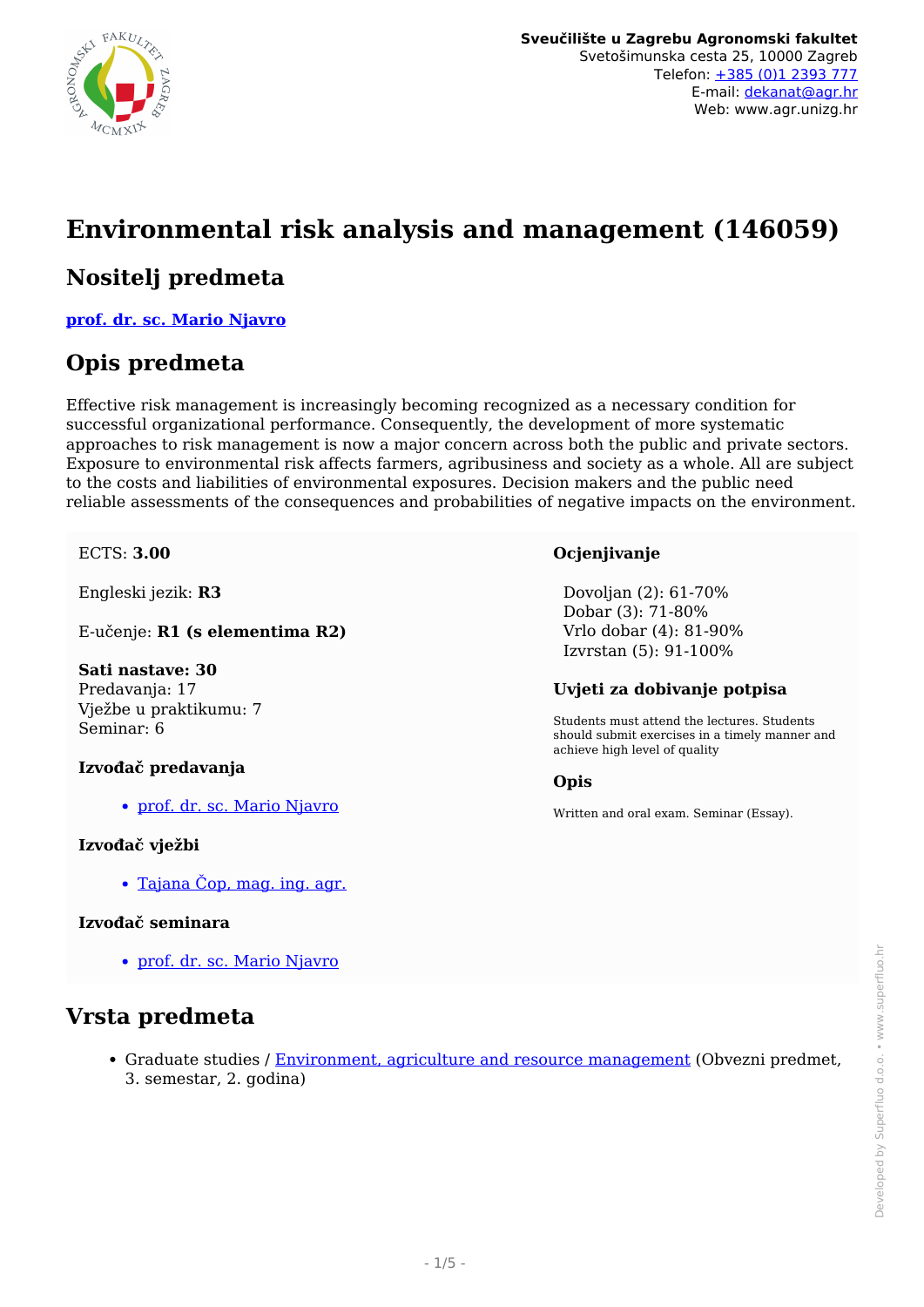

# **Opće kompetencije**

The module Environmental Risk Analysis and Management aims to develop the participants´ knowledge of a structured approach to deal with different risk and decision problems within the environmental field.

The Module focuses to develop knowledge about risk analysis methods with an emphasis on quantitative methods for risk assessment and risk management.

The Module follows risk analysis steps and covers the three main topics: Risk identification, risk analysis (focused on quantitative methods for risk assessment) and risk management.

The broad scope of the risk management explicitly recognizes the multi-disciplinary nature of most risk management issues and is concerned directly with the transfer and integration of concepts, techniques and best practice across different areas of application, environment in this case.

## **Oblici nastave**

- Lectures
- Practicum
- Application of probability theory in risk analysis
- Seminars

## **Ishodi učenja i način provjere**

| Ishod učenja                                                                                                                                                    | Način provjere        |
|-----------------------------------------------------------------------------------------------------------------------------------------------------------------|-----------------------|
| Critically evaluate risk and decision problems within the<br>environmental field:                                                                               | Written and oral exam |
| Structurally and independently analyze risk (chose and apply<br>quantitative methods in risk assessment),                                                       | Written and oral exam |
| Solve analytical decision problems within the field of<br>environment                                                                                           | Written and oral exam |
| Decide, create and suggest adequate risk management<br>strategies                                                                                               | Written and oral exam |
| independently and in cooperation. analyze the implementation of Seminar<br>catastrophe and crisis management within authorities.<br>companies and organizations |                       |

# **Način rada**

### **Obveze nastavnika**

The teacher should lecture in the scheduled time. Prepare and supply students with the teaching materials (readings, assignments, web pages, statistical databases and other relevant material). Communicate with the students via e-mail and e-learning platform Merlin.

### **Obveze studenta**

Attend class. Solve practical problems by submitting reports in accordance with the deadline or by providing answers through e-learning system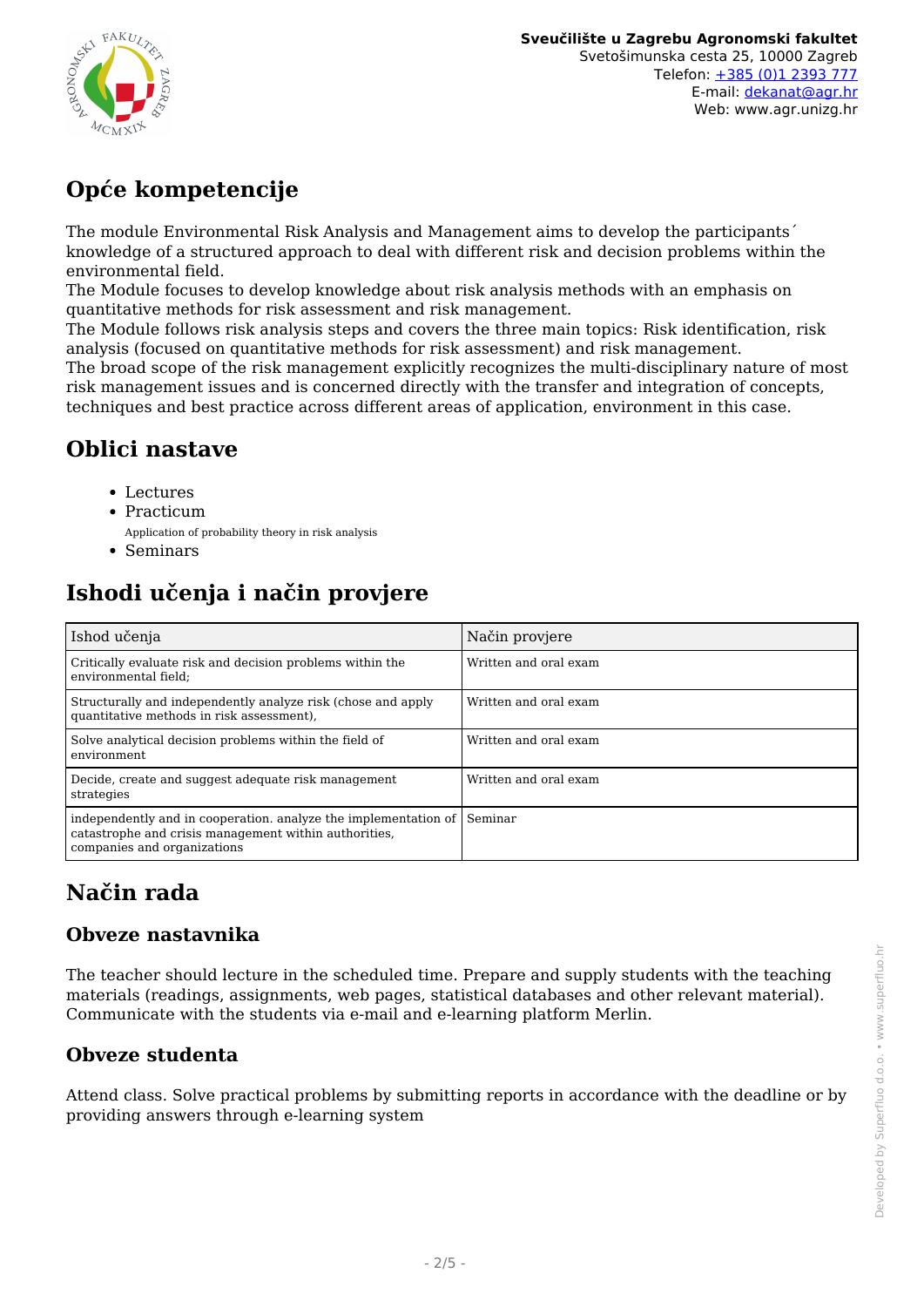

## **Polaganje ispita**

| Elementi<br>praćenja | Maksimalno<br>bodova ili<br>udio u ocjeni | Bodovna skala<br>ocjena                                                                                  | Ocjena                                                                          | Broj sati<br>izravne<br>nastave | Ukupni broj<br>sati rada<br>prosječnog<br>studenta | ECTS bodovi    |
|----------------------|-------------------------------------------|----------------------------------------------------------------------------------------------------------|---------------------------------------------------------------------------------|---------------------------------|----------------------------------------------------|----------------|
| Lectures             |                                           |                                                                                                          |                                                                                 | 24                              | 24                                                 | 0.5            |
| Seminars             | 20%                                       | $0 - 60%$<br>61-70%<br>71-80%<br>81-90%<br>91-100%                                                       | Nedovoljan (1)<br>Dovoljan (2)<br>Dobar $(3)$<br>Vrlo dobar (4)<br>Izvrstan (5) | 6                               | 21                                                 | 0.5            |
| Exam                 | 80%                                       | $0 - 60%$<br>61-70%<br>71-80%<br>81-90%<br>91-100%                                                       | Nedovoljan (1)<br>Dovoljan (2)<br>Dobar $(3)$<br>Vrlo dobar (4)<br>Izvrstan (5) |                                 | 45                                                 | $\overline{2}$ |
| Total                | 100                                       | $0 - 60%$<br>insufficient (1)<br>61-70%<br>sufficient $(2)$<br>71-80% good (3)<br>81-90 very good<br>(4) | (Exam*0.80)+(Se<br>$minar*0.20$                                                 | 30                              | 90                                                 | 3              |

| Elementi praćenja | Opis                                                                                                                                                                                             | Rok | Nadoknada |
|-------------------|--------------------------------------------------------------------------------------------------------------------------------------------------------------------------------------------------|-----|-----------|
| Exam              | Written and oral exam. Written<br>exam could take a form of<br>assignment in which student is<br>should apply risk analysis<br>framework in the actual and<br>relevant environmental<br>problem. |     |           |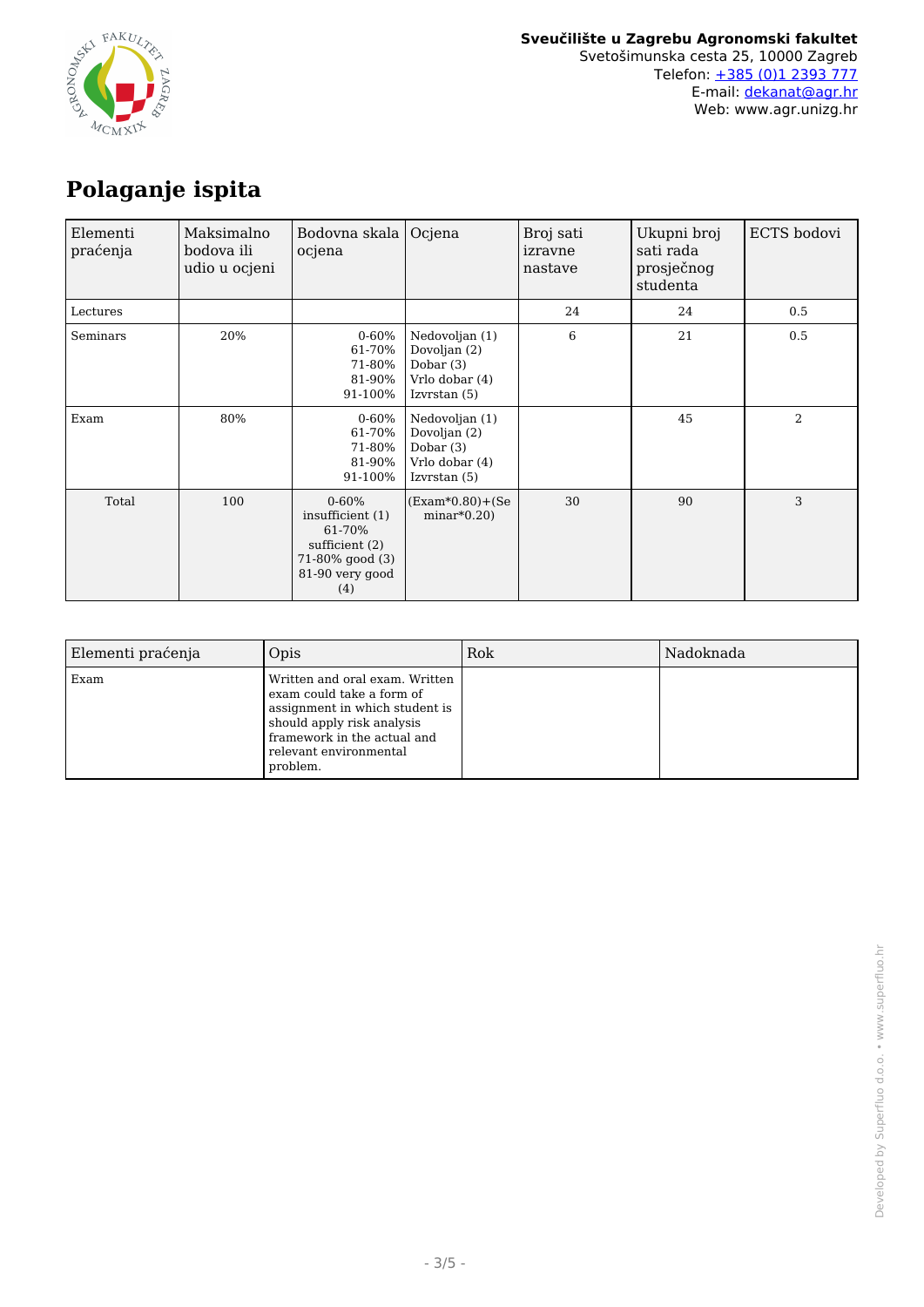

## **Tjedni plan nastave**

- 1. Risk and decision problems within the environmental field. L Importance of risk and risk managemen in relation to the environment and decision management problems in both private and public sectors in the changing economy.
- 2. Risk and decision problems within the environmental field. Risk Sources and Characteristics L - Importance of risk and risk managemen in relation to the environment and decision management problems in both private and public sectors in the changing economy.. Sources of risk and their charatcteristics. Production risks, finacial risks, legal risks, human risks.
- 3. Risk Sources and Characteristics. Environmental risk assessmen L Sources of risk and their charatcteristics. Production risks, finacial risks, legal risks, human risks. Application of the probability theory and statistics in risk analysis. Uncertainty measures: Decision tree, Influence diagram, Payoff matrix, Regret matrix.
- 4. Environmental risk assessment. Risk perception and attitude L Application of the probability theory and statistics in risk analysis.Uncertainty measures: Decision tree, Influence diagram, Payoff matrix, Regret matrix. Utility as a basis for decision making. Measurement of utility. Cautions in the use of decision analysis
- 5. Risk perception and attitudes. Mathetamtical programming in environmental risk management L - Utility as a basis for decision making. Measurement of utility. Cautions in the use of decision analysis. Linear programming and optimization problems in decision management.
- 6. Mathetamtical programming in environmental risk management. Risk modelling. L Linear programming and optimization problems in decision management. Simulation models, Monte Carlo simulations, stochastic simulation (Data analysis and selection of probability distributions)
- 7. Risk modelling L Simulation models, Monte Carlo simulations, stochastic simulation (Data analysis and selection of probability distributions)
- 8. Risk Management L Risk management strategies: on-site (company level) and risk transfer strategies (insurance, finance, commodity markets)
- 9. Risk Management. Application of probablity theory in risk analysis L+E Risk management strategies: on-site (company level) and risk transfer strategies (insurance, finance, commodity markets) Data analysis and selection of probability distributions (borrowing strength, forecast ing, Bayes Theorem, influence diagrams, uncertainty estimation.
- 10. Application of probablity theory in risk analysis. Practice problems in mathematical programming E - Data analysis and selection of probability distributions (borrowing strength, forecast ing, Bayes Theorem, influence diagrams, uncertainty estimation. Presentation and interpretation of results and sensitivity analysis by use of mathematical programming.
- 11. Practice problems in mathematical programming. Practice problems in risk modelling E Presentation and interpretation of results and sensitivity analysis by use of mathematical programming. Application of software tools in risk modelling (Decision tool suite: @Risk, Precision Tree…)
- 12. Practice problems in risk modelling E Application of software tools in risk modelling (Decision tool suite: @Risk, Precision Tree…)
- 13. Case study 1. Case study 2 S Risk Management, Environment and Agriculture Environmental risk management and biotechnology (use of GMO)
- 14. Case study 3. Case study 4 S Environmental risk management and land use planning. Investment project and environmental risk management.
- 15. Case study 5 S Development of insurnce products for environmental management